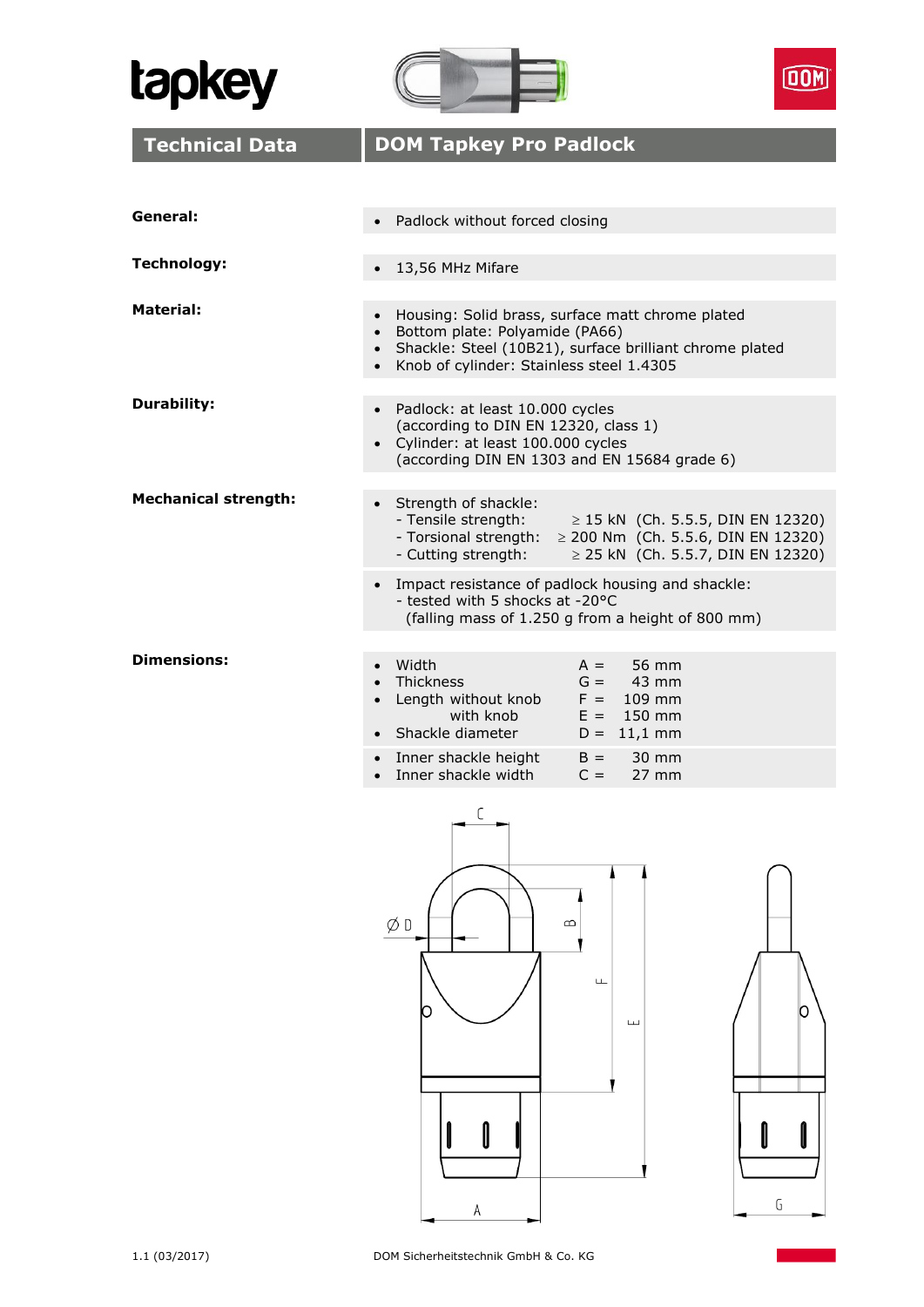





| <b>Technical Data</b>                              | <b>DOM Tapkey Pro Padlock</b>                                                                                                                                                                                                                                                         |  |  |
|----------------------------------------------------|---------------------------------------------------------------------------------------------------------------------------------------------------------------------------------------------------------------------------------------------------------------------------------------|--|--|
|                                                    |                                                                                                                                                                                                                                                                                       |  |  |
| <b>Power supply:</b>                               | battery pack with 2 lithium cells 3,0 Volt<br>type CR2 (Li-MnO <sub>2</sub> system)                                                                                                                                                                                                   |  |  |
| <b>Battery life time and</b><br>data preservation: | at room temperature (+20°C):<br>up to 25.000 locking cycles or<br>$\bullet$<br>up to 3 years by typical 10 use per day<br>$\bullet$                                                                                                                                                   |  |  |
|                                                    | multilevel alarm system in case of voltage drop<br>$\bullet$<br>10 years data preservation without battery                                                                                                                                                                            |  |  |
| Time / Date:                                       | buffering typically 1 minute (in case of battery change)                                                                                                                                                                                                                              |  |  |
|                                                    | clock drift at room temperature:<br>$±10$ minutes/year<br>$\bullet$<br>at -25°C and +70°C: -50 minutes/year                                                                                                                                                                           |  |  |
| Signalling:                                        | optical signalling (red/green/blue)<br>circular lighting segments in knob cover                                                                                                                                                                                                       |  |  |
| <b>Clutch duration:</b>                            | adjustable ranging from 1 to 30 seconds                                                                                                                                                                                                                                               |  |  |
| <b>Certifications</b><br>of cylinder:              | VdS-BZ+ approval in preparation<br>$\bullet$                                                                                                                                                                                                                                          |  |  |
|                                                    | certification according to EN 15684 (PIV test report 49-2/15)<br>$\bullet$<br>$\overline{2}$<br>6<br><b>Digit</b><br>3<br>$\overline{4}$<br>5<br>$\mathbf{1}$<br>7<br>8<br>DOM Tapkey Pro cylinder<br>6<br>F<br>3<br>2<br>$\mathbf{1}$<br>B<br>$\overline{4}$<br>A                    |  |  |
| <b>Certifications</b><br>of padlock:               | Certified according to DIN EN 12320<br>(PIV test report 51-2/15):                                                                                                                                                                                                                     |  |  |
|                                                    | $\overline{2}$<br>Digit<br>$\mathbf{1}$<br>3<br>4<br>$\mathbf{1}$<br>3<br>Padlock DOM Tapkey Pro<br>$\mathbf{1}$<br>3                                                                                                                                                                 |  |  |
| Environmental:                                     | Padlock in combination with ENiQ Pro cylinder:<br>-25°C to +65°C<br>- Temperature:<br>- Humidity:<br>20-96% no condensation<br>- anticorrosive<br>according to class 3 DIN EN 12320<br>(salt spray test 96 h)                                                                         |  |  |
|                                                    | Locking cylinder:<br>- Temperature:<br>-25°C to +65°C (class 4 EN 15684)<br>- Humidity:<br>20-99% no condensation (class 4 EN 15684)<br>- Protection class:<br>IP66 (knob), IP65 (complete cylinder)<br>- anticorrosive<br>according to class 3 DIN EN 1670<br>(salt spray test 96 h) |  |  |
| Programming:                                       | Programming via NFC Android Device; Android 4.4 or higher<br>Google ID or Tapkey ID required                                                                                                                                                                                          |  |  |
|                                                    |                                                                                                                                                                                                                                                                                       |  |  |
| Events:                                            | ring buffer for the latest 1.000 events<br>٠                                                                                                                                                                                                                                          |  |  |